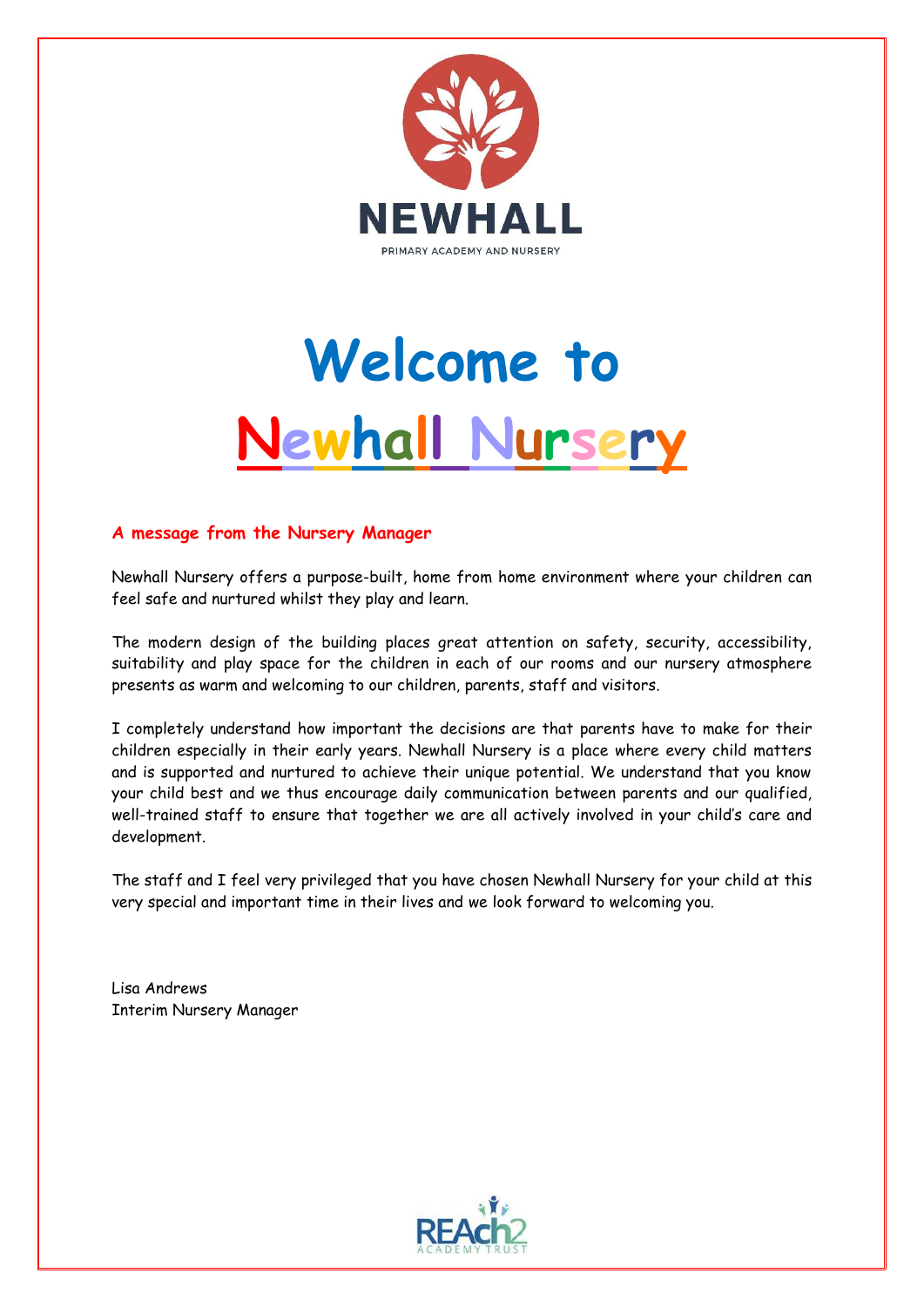

## **About Us**

Our 56-place nursery is located in the heart of Newhall, a housing development on the periphery of Harlow in Essex. The nursery is open all year round from 7.30am until 6pm and has funded and full-time day care places. We are able to accept children from the age of six months.

Our school and nursery are part of the REAch2 Academy Trust which promotes strong cultural, and social values as well as an expectation of an innovative, up-to date curriculum for each of its 60 primary schools across the country. Newhall Primary Academy and Nursery promotes a 'Growth Mindset' approach to provide all of our children with opportunities to independently challenge themselves.

Newhall Nursery is committed to safeguarding and promoting the welfare of each of our children. Our lovely setting enables us to ensure our children are happy and well-supported by trained staff who plan and prepare resources to support a breadth of learning-through-play and in-the-moment learning opportunities. We are an inclusive school and nursery where everyone is equally valued, and difference is celebrated.

We foster strong relationships with our families, staff, governors and the wider community of Harlow. Our families are exceptionally proud of their nursery and school. They generously support our fundraising events and parent attendance at productions, special 'open' days and parent meetings is excellent.

Newhall Nursery is a place where every child is respected and treated as an individual, with no limits placed on their learning – just opportunities to continually explore and develop.

We look forward to meeting you and showing you what a very special place Newhall Nursery is.

## **Contact Details**

|          | Emma Pike (Nursery Manager as at October 2021) |                                     |  |  |  |  |
|----------|------------------------------------------------|-------------------------------------|--|--|--|--|
|          | Lisa Andrews (Interim Nursery Manager)         |                                     |  |  |  |  |
| Tel:     | 01279 351104 (nursery)                         | 01279 215480 (primary school)       |  |  |  |  |
| Address: |                                                | Newhall Primary Academy and Nursery |  |  |  |  |
|          | Roundhouse Way                                 |                                     |  |  |  |  |
|          | Harlow                                         |                                     |  |  |  |  |
|          | Essex                                          |                                     |  |  |  |  |

CM17 9SF

**Covid-19**

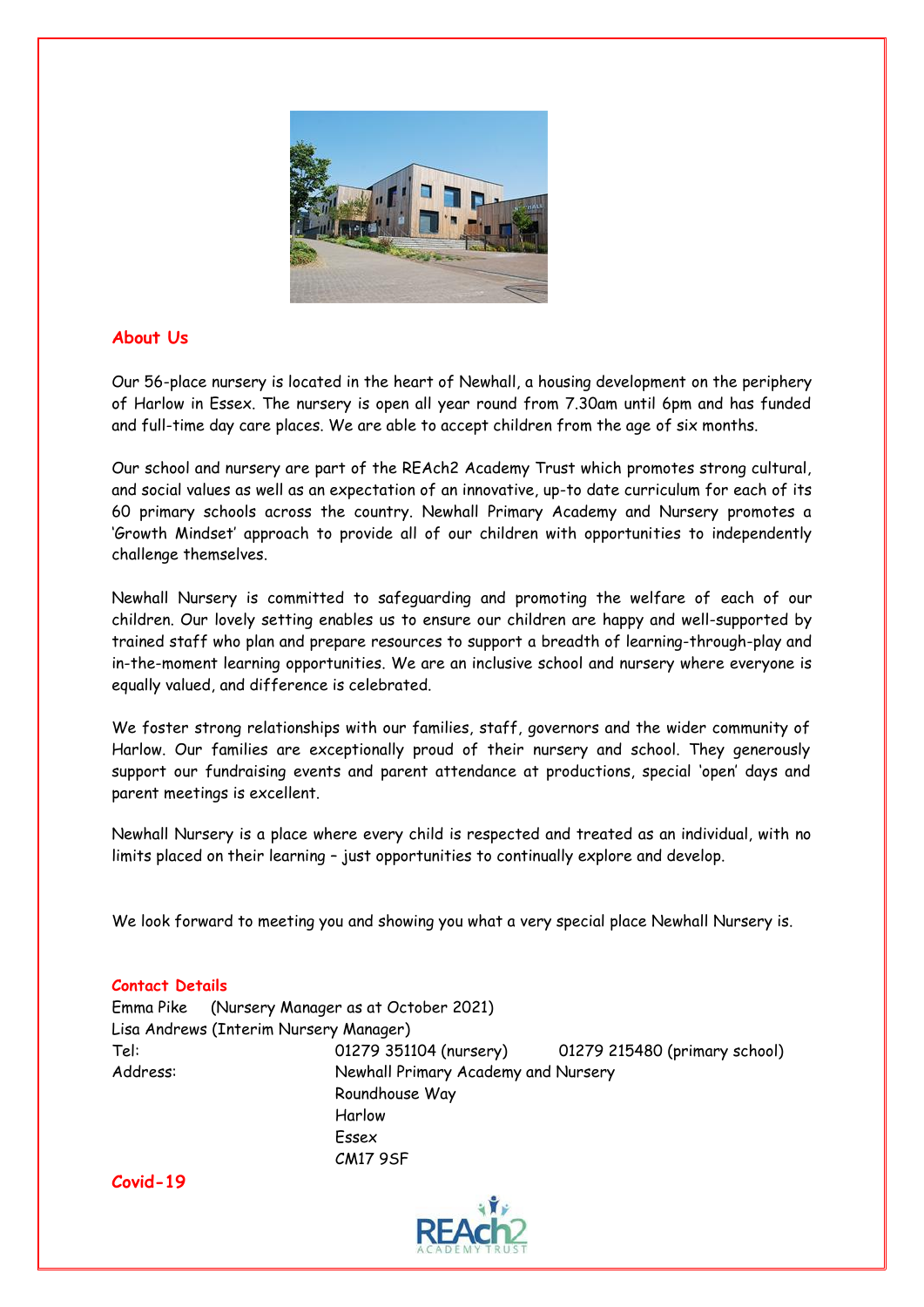We are currently following government guidance in relation to how we operate the nursery during the pandemic. A Risk Assessment, policies and procedures are under strict and constant review to ensure the safety of our children, staff and parents. These procedures will be communicated with parents.

## **Our current nursery procedures are set out below. Parents must:**

- To continue to follow social distancing rules set by the government outside of nursery
- Ensure clothes worn by children are clean each morning
- Nappies, wipes or formula milk to be in sealed packaging
- Children to wash their hands before and after nursery
- Spare clothes to be clean
- Parents are not to enter the nursery classrooms under any circumstances
- Parents to stand on the markings placed on the floor and not go to the next set of markings until it is clear and safe to do so
- Only one adult per family present when dropping off and collecting children
- Children not to bring any toys in from home. If children require comforters, a spare comforter can be given to stay at the nursery wherever possible.
- Do not congregate with other parents or try to speak with staff for prolonged periods
- Agree to keep children with any symptoms at home
- Agree to notify us of any child or family member that has symptoms and has tested positive for Covid-19

## **Nursery procedures:**

We know that, unlike older children and adults, children in the early years cannot be expected to remain 2 metres apart from each other and staff. We endeavour to keep children safe and reduce the risks and therefore our expectations are:

- staff to maintain social distancing where possible
- staggering drop-off and collection times
- parents are not to enter the nursery classrooms
- only have one adult at drop off and collection times
- only 4 adults allowed past the foyer doors at any one time during drop off and collection times
- staggering staff lunch breaks
- frequent hand cleaning and good respiratory hygiene practices
- regular cleaning of the nursery and resources
- minimising contact and mixing
- staff have been offered lateral flow testing twice a week
- the nursery will display coronavirus infection control measures information posters
- Encouraging good hygiene by promoting the importance of handwashing for at least 20 seconds with warm water and soap in the following circumstances:
	- o Before leaving home
	- o On arrival at school
	- o After using the toilet
	- o After breaks and sporting activities
	- o Before food preparation
	- o Before eating any food, including snacks

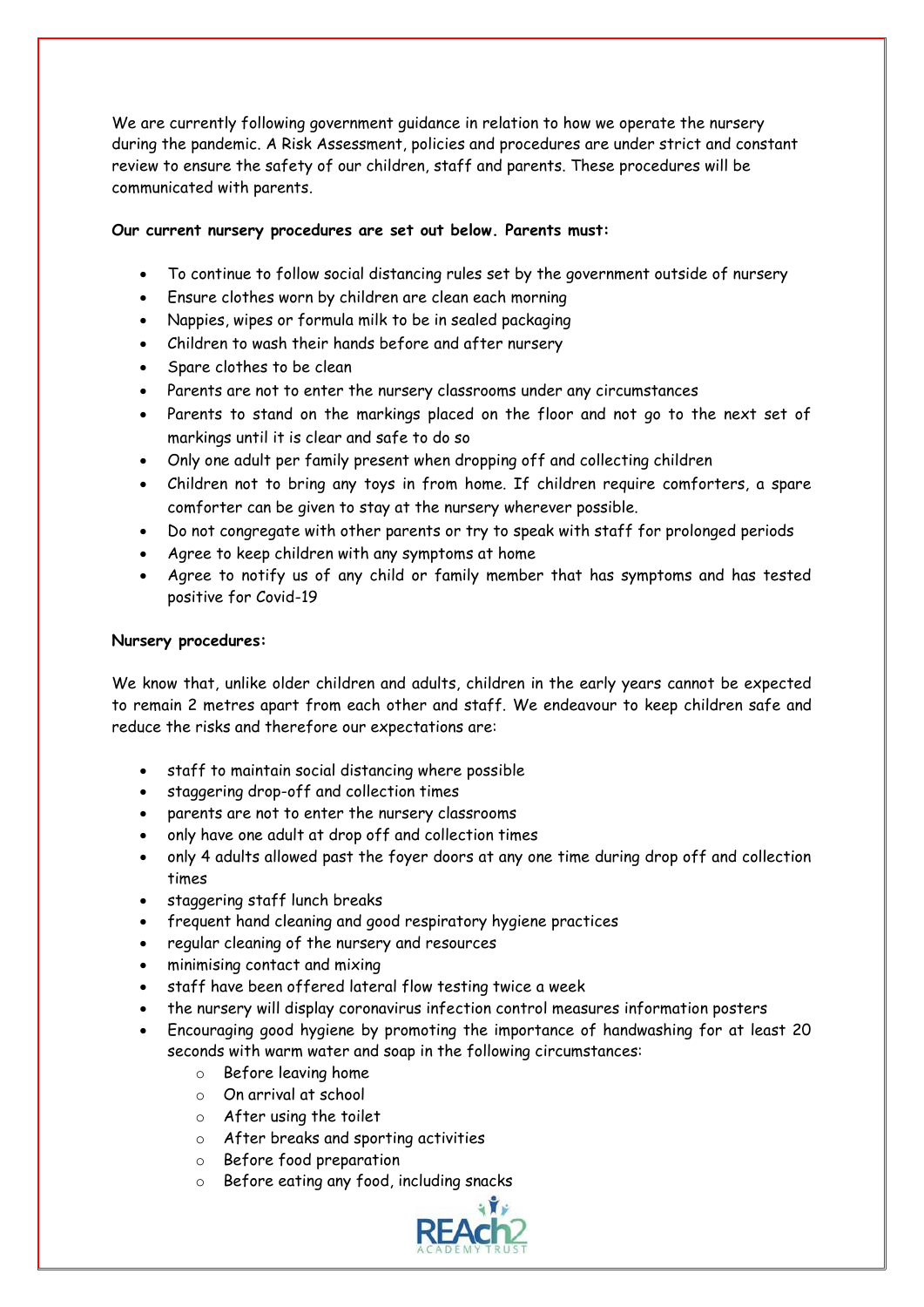- o Before leaving school
- o At regular intervals throughout the day

As per government guidance, we are unable to welcome parents and visitors into the setting at this time. We will be in touch with parents where their child requires a settling in session in due course. We have a virtual tour available on our website.

The above measures will be reviewed and updated accordingly. Please refer to our school and nursery website for additional information.



#### **Mission statement**

Our mission statement, **"Aiming high; Reaching higher"**, underpins everything we do and strive to do.

## **Vision**

Children at Newhall will feel safe, valued and develop a love of learning.

**Our Vision is underpinned by our six Core Values. These values are reflected in all interactions with the children and our nursery community.**

- Honesty
- Respect
- **Responsibility**
- Resilience
- **Aspiration**
- **Reflection**

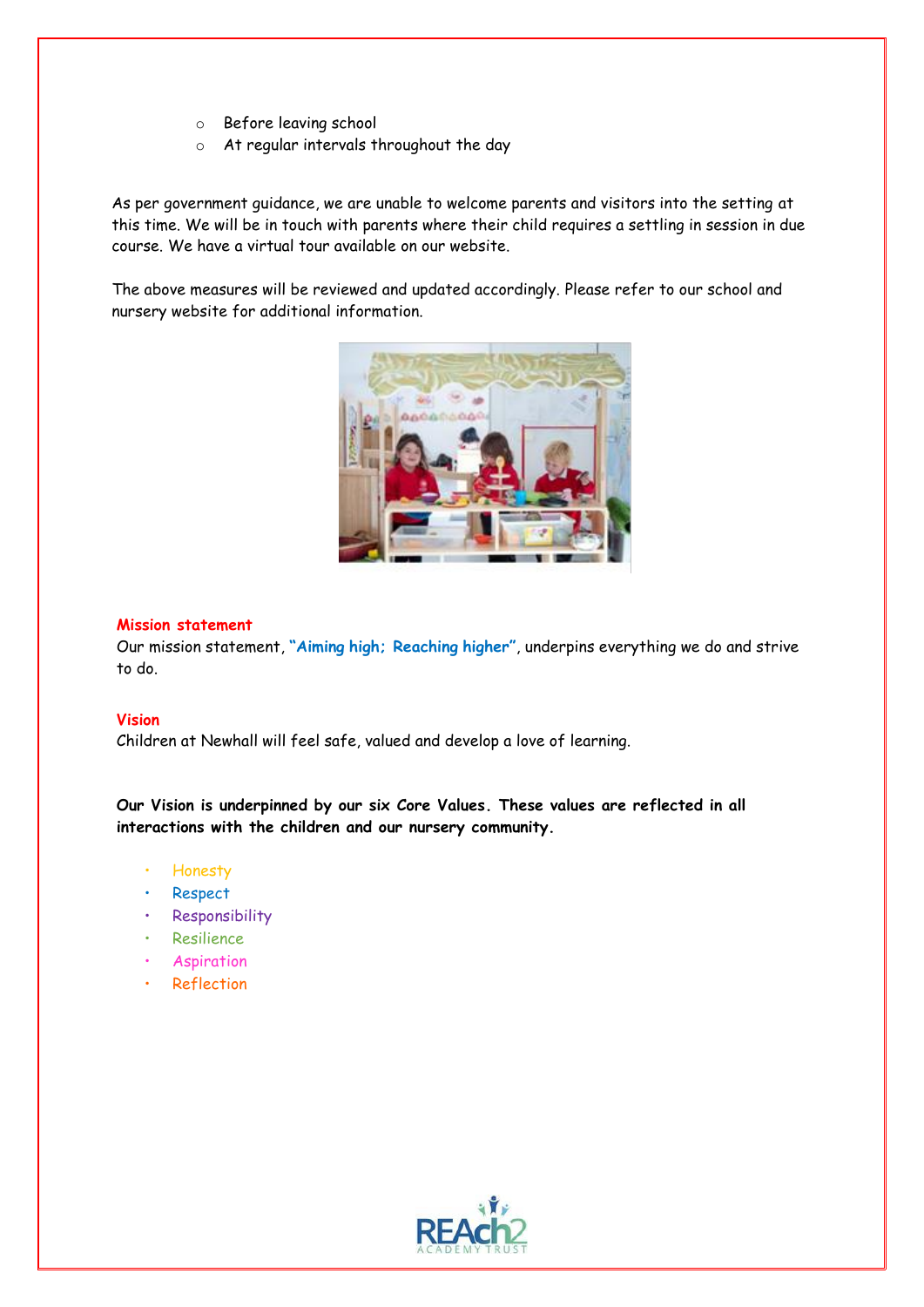

## **Child Protection**

At Newhall, the health, safety and well-being of every child is paramount. We listen to our pupils and take seriously what they tell us. Our aim is for children to enjoy their time as children within the nursery and in school.

To promote a safe environment for pupils, our safer recruitment policy includes all checks on staff and regular volunteers' suitability, including Disclosure and Barring Service (DBS) checks, in accordance with current legislation, and in addition to this teaching staff are monitored through the recently introduced national prohibition check service.

All entrances and exits to the nursery are secured during school hours, and the only access to the school is through the main school entrance which has a constantly monitored entry system.

In accordance with our responsibilities under section 175/157 of the Education Act 2002 and "Keeping Children Safe in Education" September 2019, we have a Designated Safeguarding Lead for Child Protection, Mrs Charmaine Ward (Headteacher) who is a member of the Senior Leadership Team, and has received appropriate training for this role. It is their responsibility to ensure that all staff in contact with children receive child protection awareness training on a regular basis.

Occasions do arise when our concern about a child mean we have to consult other agencies. Whilst we would always aim to work in partnership with parents, there may be exceptions to this when concerns are raised for the protection of a child.

On very rare occasions Social Care, whilst undertaking an investigation under S47 of the Children Act 1989, may want to speak to a child without a parents' knowledge. This would be a decision made in collaboration with partner agencies and would only be done in situations where a child might be at immediate risk. To gain consent at this point may increase the level of risk to the child or cause evidence of a crime to be lost.

The procedures, which we follow, have been laid down by the Local Authority (ESSEX) Safeguarding Children's Board, and the academy has adopted a Child Protection Policy in line with this for the safety of all. If you want to know more about our procedures, please speak to the Headteacher, Mrs Charmaine Ward, our Nursery Manager, Stef Montgomery, or your child's room leader. The Policy can be found on our academy website.

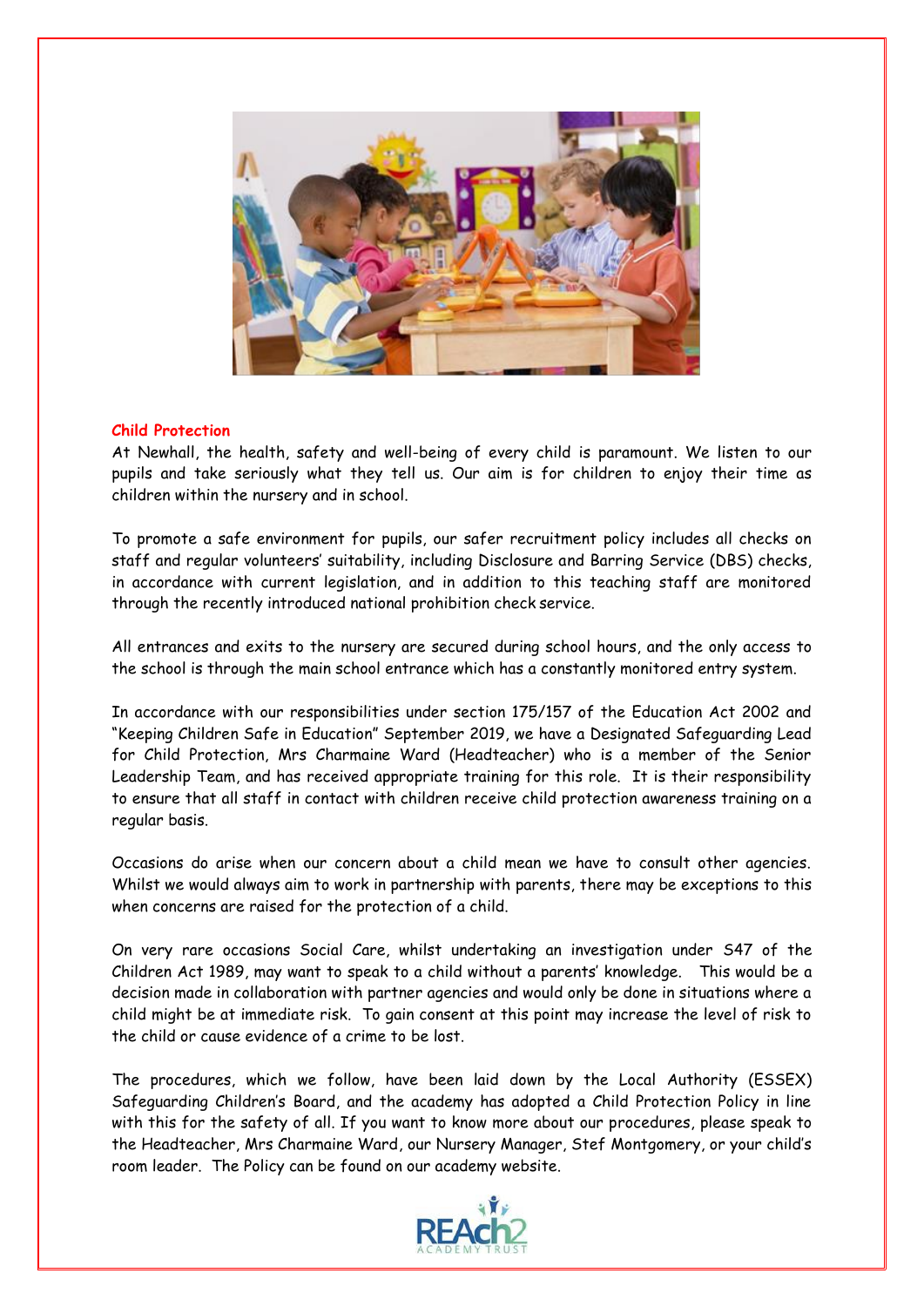## **Opening Hours**

The Nursery is open from 7:30am to 6pm. We open 5 days a week all year round, excluding Bank Holidays, two Professional Development Days (One Term Notice given) and a week at Christmas. You will not be charged for the days we are closed. We will work in partnership to support your child to settle, which may take time initially, as we want your child to feel happy, safe and secure.



## **Nursery and Pre-school rooms**

The nursery is split into 3 rooms:

.

**Blossom Room** -6 months to 2 years with a maximum capacity of 12.

We have currently capped the numbers at 6 per session. The ratio is 1 adult to every 3 children.

**Snowdrop Room** -2 to 3 years with a maximum capacity of 20. We have currently capped the numbers at 16 per session. The ratio is 1 adult to every 4 children

**Bluebell Room** -3 to 5 years with a maximum capacity of 24 children. The ratio is 1 adult to every 8 children.

Each room has a Room Leader and 2 or 3 Nursery Assistants. Each room has their own outdoor play area and garden which the children access daily. Children will move to the next room the term after their birthday if there is availability. This will be communicated with parents.

All children are required to start Primary School in the academic year where they turn 5. We will assist you with school applications. If you wish to defer your child's place for a year, you must inform us at your earliest convenience in writing to prevent your space being sold.

The school and Nursery are managed by the Reach2 Primary Academy Trust. Our Nursery and Primary school work closely together and the nursery ensures that our early years curriculum, teaching methods and ethos work in correlation with Newhall Primary. We often use the primary school grounds and facilities, including the children's teaching kitchen; library; school hall; playground and field.

Mrs O'Neill is the Assistant Headteacher in the primary school. She is also the Early Years Lead for both the school and the nursery. She trains our nursery staff and spends time with the children in the nursery to ensure there is consistent teaching across the Early Years in the school and nursery.

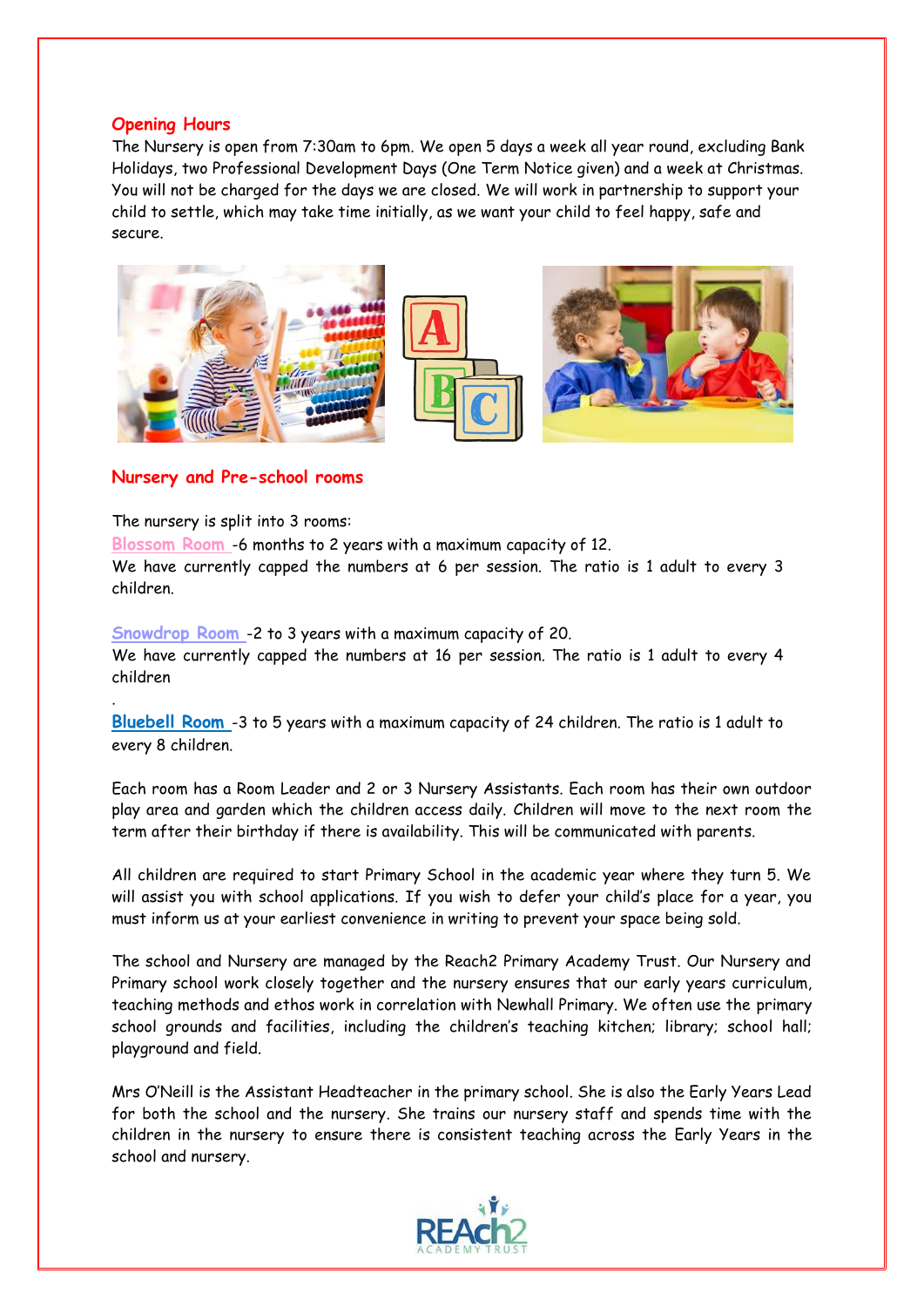## **Admissions**

You can register your interest by completing a 'Registration of Interest' Form and returning it to Newhall Nursery. A member of the Nursery Team will then contact you regarding your request and you will be offered a visit to have a look around the Nursery, if you have not already done so. Once your child has been offered a place at Newhall Nursery a **£100 Non-Refundable** fee is required to cover administration costs. **This will be taken off your fees at the end of the first month.**

*Please be aware, should you not take up a place once confirmation of a start date has been given by the Nursery, you then forfeit the deposit. This also applies to the reduction of hours. Payment must be made monthly in advance.*

## **NEWHALL IS UNABLE TO SECURE YOUR CHILD'S PLACE UNTIL A DEPOSIT HAS BEEN RECEIVED**

Please make all cheques payable to: **Newhall Primary Academy and Nursery**

**OR** you can pay by bank transfer to: **Royal Bank of Scotland, Newhall Primary Academy, Account Number: 10146084, Sort Code: 16-12-21 (Please include a name reference)**

All registration forms and deposit cheques should be handed in to the Nursery Office or sent to Newhall Primary Academy and Nursery, Roundhouse Way, Harlow CM17 9SF.

No deposit or payment is required for funded 2,3 and 4 year olds. We hold a waiting list for sessions where we are over-subscribed. These sessions will be offered on a first come, first serve basis. We offer these sessions to existing parents in the first instance.

## **The Curriculum in Early Years Foundation Stage (EYFS)**

At Newhall we follow the Early Years Foundation Stage framework. This is a curriculum deeply rooted in the foundations of play in order to support our children to develop their social skills working harmoniously together, whilst gaining a strong foundation in English, Mathematics and creative and physical skills. It is made up of four themes which are:

*A Unique Child*: Every child is a unique child who is constantly learning and can be resilient, capable, confident and self-assured. *Positive Relationships:* Children learn to be strong and independent through positive relationships.

*Enabling Environments:* Children learn and develop well in enabling environments, in which their experiences respond to their individual needs and there is a strong partnership between practitioners, parents and carers.

*Learning and Development:* Children develop and learn in different



ways. The framework covers the education and care of all children in early years provision, including children with special educational needs and disabilities.

The themes of a *unique child, positive relationships* and *enabling environments* all feed into how we teach the *learning and development* theme.

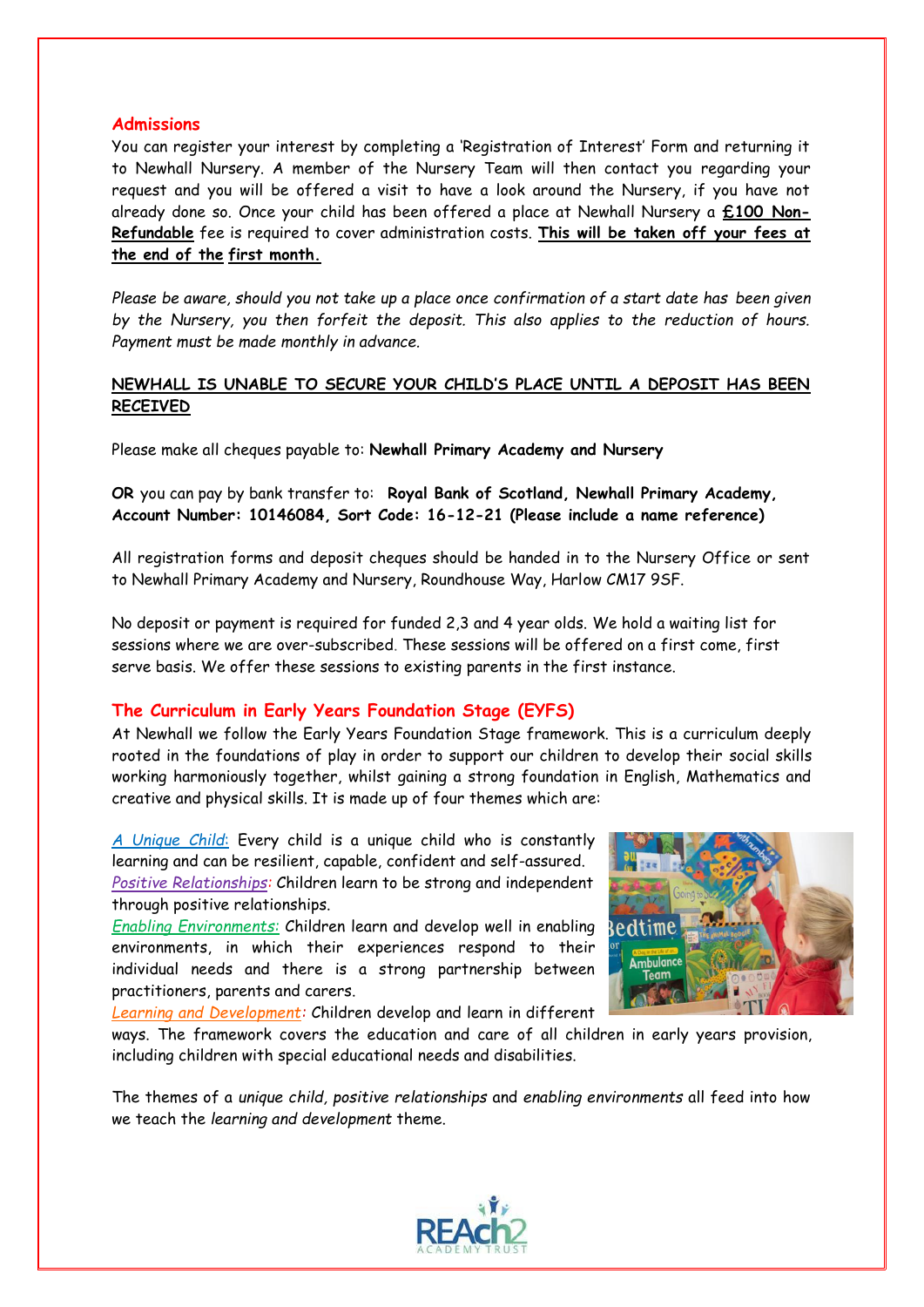## **Learning and development theme**

The Learning and development theme is split into **7 areas of learning:**

Three areas are particularly important for building a foundation for igniting children's curiosity and enthusiasm for learning, forming relationships and thriving.

#### **These are the prime areas:**

• communication and language

- physical development
- personal, social and emotional development

We also support children in four specific areas, through which the three prime areas are strengthened and applied.

#### **The specific areas are:**

- literacy
- mathematics
- understanding the world
- expressive arts and design

In Early Years we follow children's interests to offer them a stimulating and engaging curriculum. We use these interests to teach the seven areas of learning described above. Children are continually assessed through observations and focus groups and the provision supplied is a result of this assessment. Children access the outdoors daily which enables many learning opportunities.

Information and guidance regarding the level of development children are expected to have attained by the end of the Early Years Foundation Stage can be found here: [https://assets.publishing.service.gov.uk/government/uploads/system/uploads/attachment\\_data](https://assets.publishing.service.gov.uk/government/uploads/system/uploads/attachment_data/file/974907/EYFS_framework_-_March_2021.pdf) [/file/974907/EYFS\\_framework\\_-\\_March\\_2021.pdf](https://assets.publishing.service.gov.uk/government/uploads/system/uploads/attachment_data/file/974907/EYFS_framework_-_March_2021.pdf)

## **Communication with the nursery**

At Newhall your child's keyworker will share your child's progress, wellbeing and interests with you through daily verbal feedback, Tapestry (Online Learning Journal) and termly Review Meetings. The learning journal will be available for you to download when you leave the nursery. This will be a collation of all the observations taken from their first day to their last day at nursery, which is lovely keepsake.

By working in partnership with you, we hope to also learn about your child's progress, wellbeing and interests at home. You are able to upload 'home observations' using the Tapestry app, to ensure any progress and learning taking place at home is used to support children's learning and development at Nursery.

We believe in having strong relationships with parents to ensure we are supporting every child to achieve their best outcomes and to ensure consistency between the nursery and home. We encourage parents to discuss your child with key workers and management.

On occasion we will use our Newhall Primary Academy and Nursery facebook page to celebrate our successes or to advertise nursery events. You will also receive a weekly Newhall Academy and Nursery newsletter.

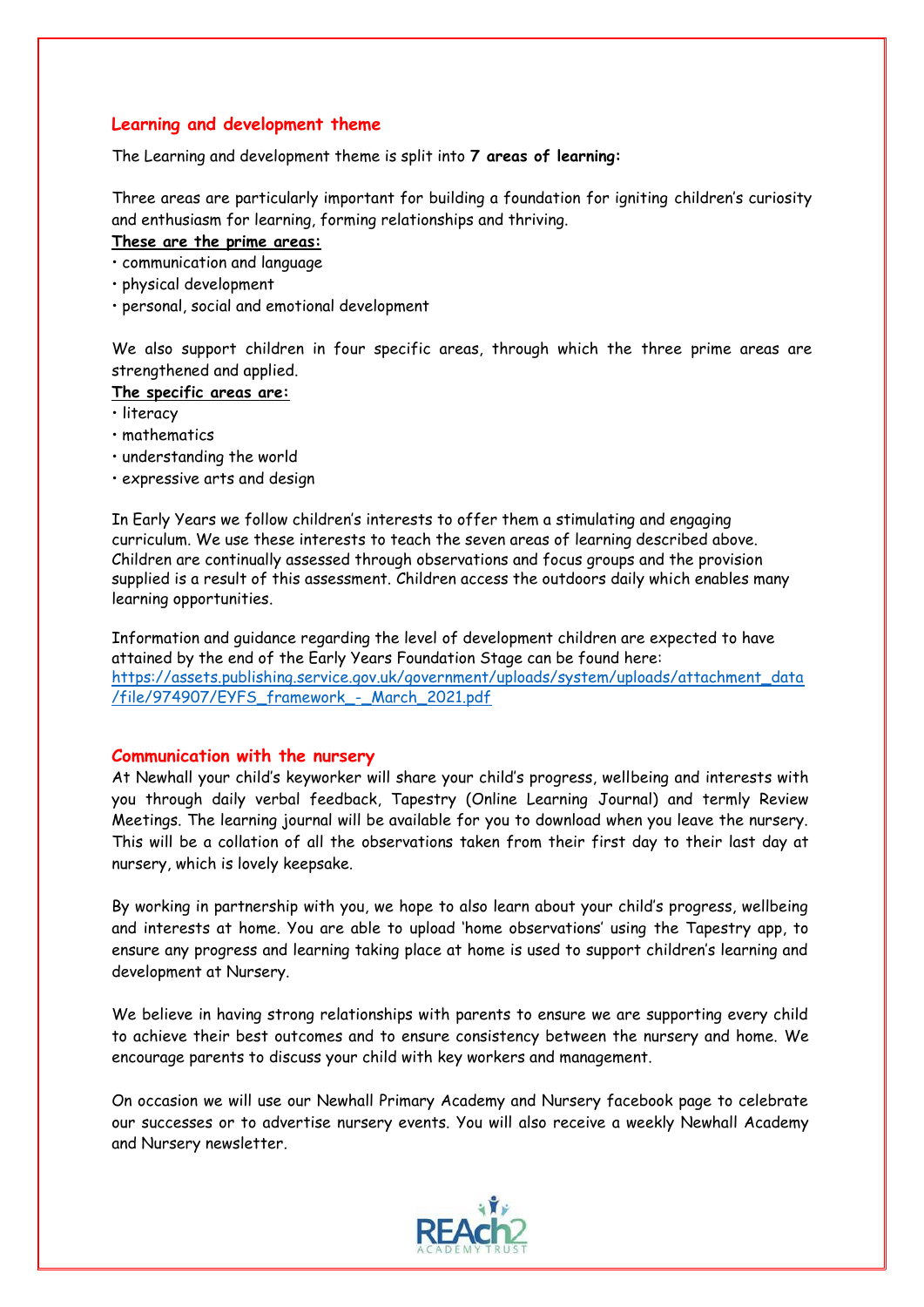#### **Children with Additional Needs**

Newhall Nursery is keen to integrate children with additional needs where it is clear that our facilities and resources can effectively meet the needs of the individual child. The SENCo at Newhall Primary Academy and Nursery is Mrs Charlotte Smart. Regular meetings will be held to assess and review your child's needs, progress and levels of support.

#### **Attendance**

It is important that your child has regular attendance at Newhall Nursery and your child's attendance will be monitored carefully. You will be required to notify us within one hour of the start time of the session of your child's absence and the reason for their absence. The nursery understands that from time to time it may not be possible for your child to attend nursery; however, if the attendance is irregular without any reason, you will be supported in the first instance, but if attendance does not improve your child's place may be terminated and offered to another child.

If your child will not be attending the nursery for any reason-including illness or holidays, you will still be charged your normal rate.

#### **Fees as of September 2021 (unfunded)**

**B – breakfast, S – Snack, L – Lunch, T – Tea, TTO- Term-Time Only** 

|                | Early start | Morning | Afternoon | Full Day      |
|----------------|-------------|---------|-----------|---------------|
| Times          | 7.30 – 8am  | 8am-1pm | $1-6dm$   | 8am-6pm       |
| Meals included | В           | B and S | S and T   | B, S, L, S, T |
| Daily Charge   | £6          | £32.50  | £32.50    | £65           |

## **6 months – 2 years – Ratio 1:3 (Up to 12 children)**

#### **2-3 years – Ratio 1:4 (Up to 20 children)**

|              | Early start   |         | Morning (5h) Morning (3h) | Afternoon | Afternoon | Full Day A     | Full Day B |
|--------------|---------------|---------|---------------------------|-----------|-----------|----------------|------------|
|              |               |         |                           | (5h)      | (3h)      | (10h)          | (6h)       |
| Times        | $7.30 - 8$ am | 8am-1pm | 9am-12pm                  | $1-6pm$   | $12-3pm$  | 8am-6pm        | 9am-3pm    |
|              |               |         | TTO                       |           | TTO       |                | TTO        |
| Meals        | B             | B and S | S                         | S and T   | S         | $B, S, L, S$ T | S, L, S    |
| included     |               |         |                           |           |           |                |            |
|              |               |         |                           |           |           |                |            |
| Daily Charge | £6            | £31.50  | £20                       | £31.50    | £20       | £63            | £40        |
|              |               |         |                           |           |           |                |            |

#### **3-4 years – Ratio 1:8 (Up to 24 children)**

|              | Early start   |         | Morning (5h) Morning (3h) | Afternoon | Afternoon | Full Day A     | Full Day B |
|--------------|---------------|---------|---------------------------|-----------|-----------|----------------|------------|
|              |               |         |                           | (5h)      | (3h)      | (10h)          | (6h)       |
| Times        | $7.30 - 8$ am | 8am-1pm | 9am-12pm                  | $1-6pm$   | $12-3pm$  | 8am-6pm        | 9am-3pm    |
|              |               |         | TTO                       |           | TTO       |                | TTO        |
| Meals        | В             | B and S | S                         | S and T   | S         | $B, S, L, S$ T | S, L, S    |
| included     |               |         |                           |           |           |                |            |
|              |               |         |                           |           |           |                |            |
| Daily Charge | £6            | £29.50  | £20                       | £29.50    | £20       | £59            | £40        |
|              |               |         |                           |           |           |                |            |

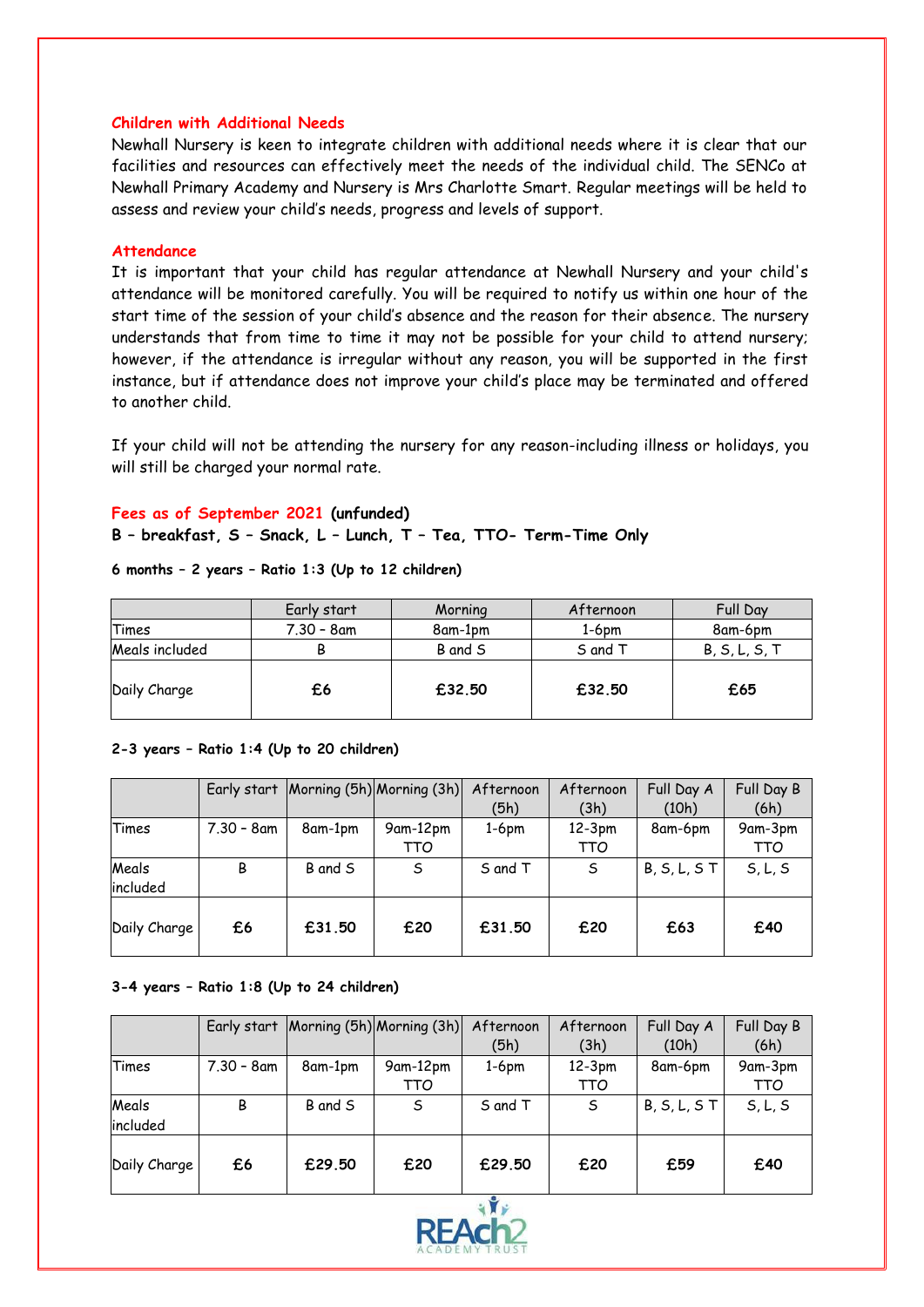If your child is staying for lunch in the 8-1pm session or your child is funded and required a lunch, you will be required to pay an additional £2.50 per lunch.

Please note, our we offer limited term-time only sessions.

The sessions that you have booked will automatically be carried forward until your child leaves to attend Primary School. If you would like to change your sessions at any time or in the future, you must contact the office as soon as possible. Please note, if your child is entitled to funding, you still have to apply for any additional or changes in sessions. These are not automatically provided.

A waiting list is held where we are fully booked. Any additional sessions that become available, we offer internally first, working our way down the waiting list. We wait 24 hours for a response, in the instance of no response, we then offer it to the next person on the waiting list. Any sessions that are not taken up from internal parents, we then offer externally.

Free Early Education Entitlement (FEEE) is the name given to the early education childcare parents may receive free of charge, funded by the Government. Newhall Nursery currently offers places for all three current Government schemes in operation, some of which are based on selective criteria and normally income based and therefore not open to all parents.

Please see the Newhall FEEE Policy for further details or ask the Nursery Manager regarding two year funding, universal nursery education and/or 30 hour funding.

## **Uniform**

Children in the Bluebell and Snowdrop Rooms are expected to wear a distinctive red Newhall round-neck jumper, red Newhall polo shirt and black jogging bottoms, skirt, shorts, school trousers or pinafore. The jumper and polo shirt can be purchased through Create Identitee in Harlow. Wellington boots are required for outdoor play and forest schools as well as spare clothes in case of accidents.

Please ensure your child is wearing comfortable shoes, no flip-flops please.

Staff with try to protect clothing where possible, however as children like to get messy, please ensure children are not in their 'best' clothes.

Please ensure children wear appropriate clothing for the weather, for example hats and coats during the colder weather and sun hats during the hotter weather. Sun cream is applied at nursery, however if you require a specific sun cream to be used, please supply your own. We advise for parents to bring in overalls for children to enjoy the wet weather.

Your child can wear earrings; however, these must be studs, not hanging earrings or hoops.

We will not be held accountable for any loss of items. All belongings and clothing must be labelled with your child's name to prevent loss of items. Any unclaimed items are held in our 'lost property box' in the nursery and disposed of at the end of each half term.

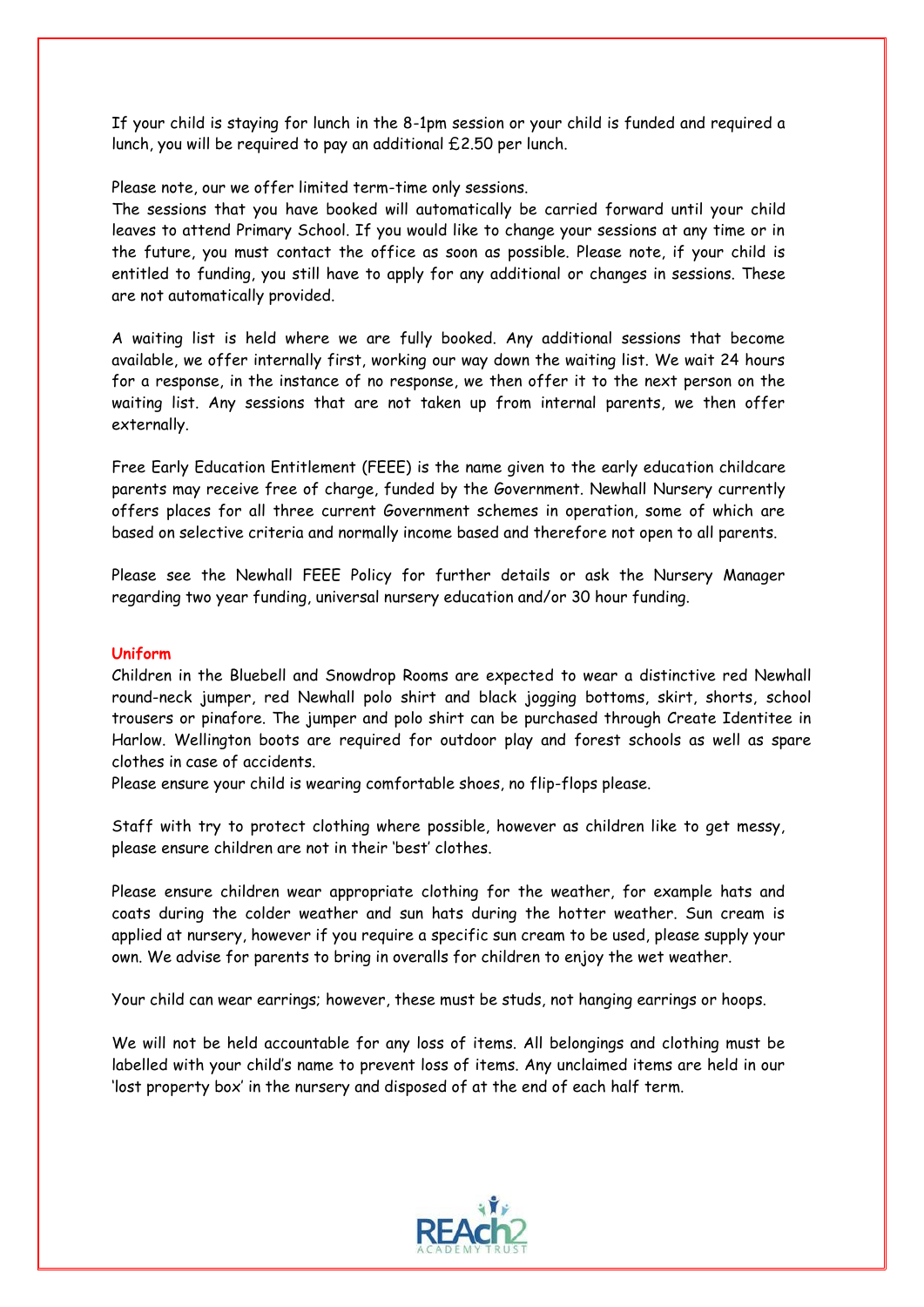#### **Withdrawals**

One months' notice should be given to withdraw a child from Newhall Nursery or to reduce the number of sessions attended. Fees will be payable in lieu of notice. For fully funded children, one terms notice must be given.

#### **Nursery Staff**

Newhall Early Years Team comprises of a Nursery Manager, EYFS Phase Leader, Deputy Manager and Early Years Educator, Room Leaders, Early Years Practitioners and Apprentices. The Staff have a variety of childcare qualifications including Early Years Professional Status, Foundation Degree, QTS, NNEB, and NVQ's, all fully approved by the relevant authorities. All staff have enhanced DBS checks and we follow Safer Recruitment procedures.

There will be occasions when the Nursery has students, volunteers or apprentices. Anyone supporting at Newhall Nursery will not be left unsupervised without first undergoing an enhanced DBS check.

#### **Policies**

Newhall Primary Academy and Nursery has a range of policies and all parents are required to read and agree to these policies in writing. You will also be able to find a copy of these on the Newhall website. Paper copies can be provided on request from the Nursery Office.

#### **Meals & Snacks**

A snack will be offered in the morning and afternoon. Children with allergies to specific foods or ingredients will be catered for. Milk and water is always available to the children at snack time and throughout the day. For younger children, sealed formula powder may be brought in which will be labelled and stored appropriately. If you are breast feeding and wish to express milk, please ensure this is clearly labelled and will be stored in our milk kitchen fridge.

We have a fruit and vegetable week at the start of every month where new fruit and vegetables are tried and we make lots of interesting snacks – including fruit smoothies, fruit salad and soups.

Other snacks include:

- fresh / seasonal cut up fruit or vegetables
- sandwiches
- rice cakes
- bread sticks

Where a child is to remain at the Nursery during the lunch time, children will be provided with a freshly cooked meal.



Menus for each week are on display in the front entrance or can be found on the Academy and Nursery website. We can also serve food at tea time for those that stay late. Packed lunch or food from home is not prohibited in the nursery.

#### **Notifiable Diseases**

Newhall Nursery holds a policy on notifiable diseases and if your child contracts any infectious illness you must tell us without delay and we will advise you as to whether or not your child can attend nursery.

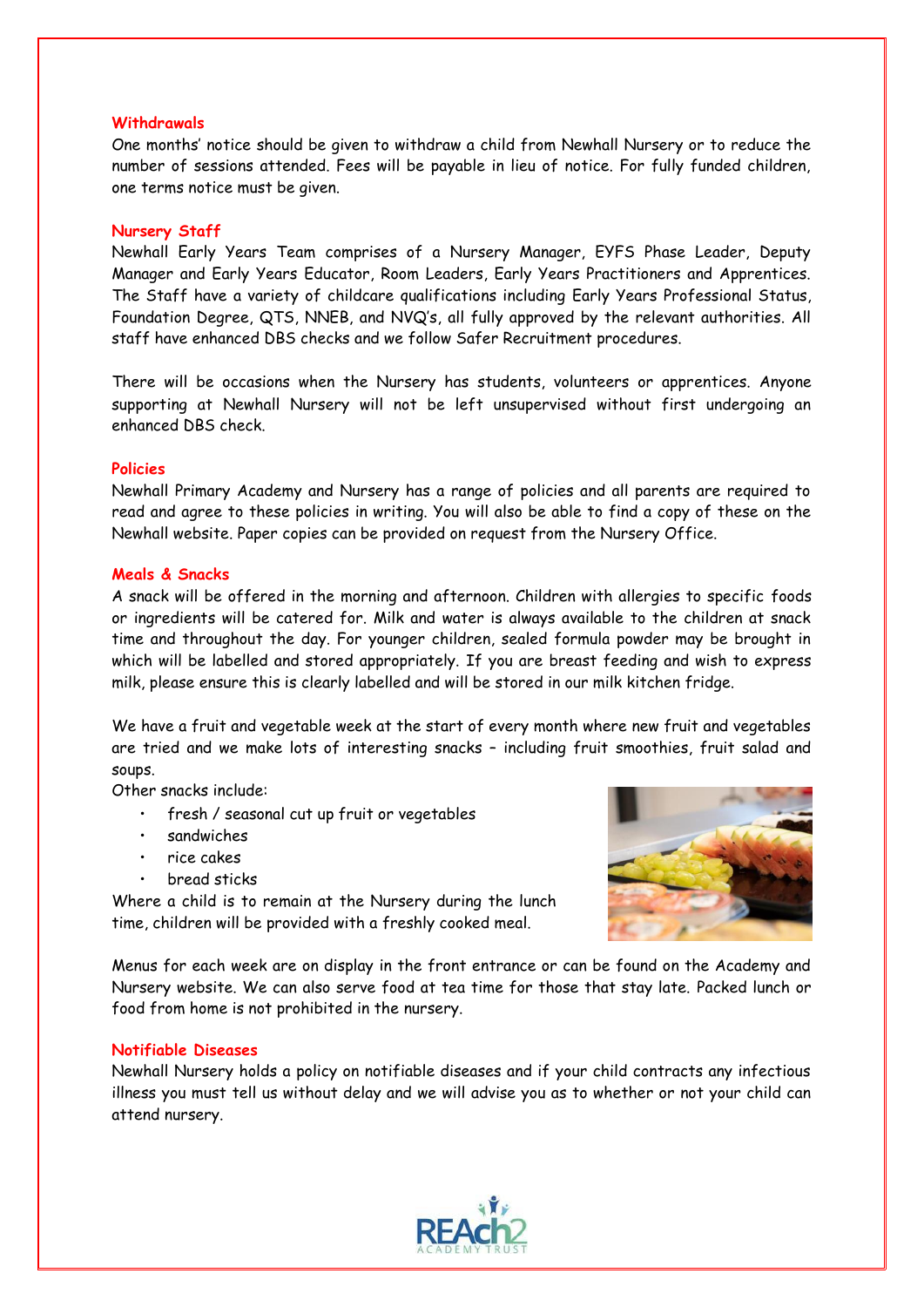#### **Covid-19**

If your child or any household member has symptoms of Covid-19 and/or has tested positive, you must notify the nursery immediately. This may result in groups of staff and children not being able to return to nursery to self-isolate up to 10 days or as advised by a doctor.

#### **First Aid**

All staff hold a current Paediatric First Aid Certificate, and have received instruction specifically covering the administering of first aid to infants and children. All accidents are entered on an accident report forms will be signed by both a member of staff and countersigned by the person collecting the child. You will be informed of any head injury or serious accident requiring medical attention via phone call. If your child has an existing injury, then you will be asked to complete an 'Existing Injury' form for our records.

#### **Toileting / Nappies**

Nappies, creams and wipes must be provided for your child. Creams must be prescribed with a prescription label, or can be a cream that you can buy in England over the counter. Any supplied by the Nursery will be charged for. A record is kept of changes. We endeavour to work together to support toilet training, according to the developmental needs of the individual child. More information will be provided to parents when you and your child are ready.

#### **Medication/ Illness**

Full details must be given in advance with a signed and dated request if nursery is to administer any prescribed medication in the original container and labelled with the child's details. Details required will include name of medicine, time of last dose, dosage and times required with any special instructions. Calpol will not be administered unless in an emergency and with permission from parents. Written permission must be given for the use of creams or teething gels. If it is the first time your child has had the medication, you must keep them at home for 48 hours after first dose to ensure your child is not allergic.

Children must stay at home for 48 hours after their immunisations. If your child misses a day at nursery due to this, unfortunately you will still be charged your normal fees.

If your child becomes ill or unduly distressed during nursery hours, we will endeavour to contact a parent so that arrangements can be made for early collection. In the interests of other children and staff it will be necessary to exclude any child who has been diagnosed with certain contagious illnesses and diseases. An exclusion period of 48 hours is required for sickness and diarrhoea. We will inform you and monitor if your child has a temperature and may need to collect your child. If your child misses a day at nursery due to this, unfortunately you will still be charged your normal fees.

If your child requires emergency medication such as an epi-pen or asthma pumps, these must be prescribed by a doctor and must be in date. If the medication expires, your child will not be able to attend nursery until we receive a new medication. Please note we require 2 epipens/auto-injectors.

Please see our medication policy for more information.

#### **Care & Positive Behaviour Management**

Each and every child is treated as an individual. A key worker is allocated to each child who will closely monitor your child's progress and welfare. In cases of 'anti- social' behaviour, staff

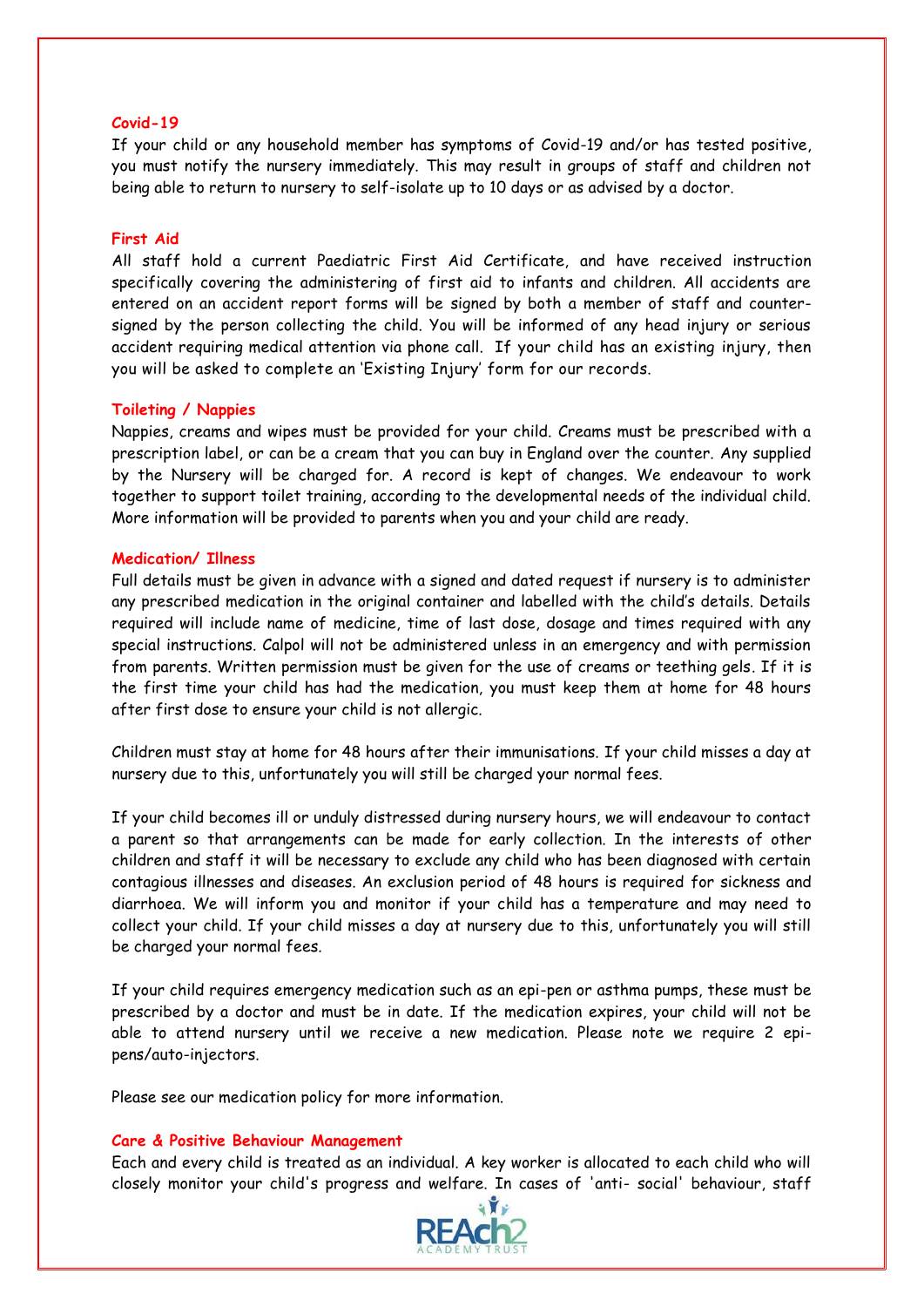endeavour to explain why such behaviour is unacceptable. The staff use only positive guidance, redirection and the setting of clear -cut boundaries that enable the child to become selfdisciplined. Our aim is to encourage the children to be fair, respect property, respect others and to be responsible for their own actions and manage themselves whilst considering others. Staff will use distraction to relieve any unwanted behaviour.

Discipline and guidance is consistent and based on an understanding of the individual needs and development of your child and partnership working with parents/carers is important to achieve this.

Aggressive physical behaviour towards staff or a child is unacceptable. Staff will intervene immediately when a child becomes physically aggressive to protect all children and encourage more acceptable behaviour. You will be informed if your child acts in aggressive way and meetings may be held to discuss strategies to support your child whilst at nursery and at home.

At Newhall Nursery we follow a positive behaviour policy to promote positive behaviour at all times. However we understand that children may use certain behaviours such as biting as part of their development. Biting is a common behaviour that some young children go through and can be triggered when they do not have the words to communicate their anger, frustration or need. Parents will be informed of any biting incidents, please note names will always be held confidential.

Newhall Nursery reserves the right to exclude any child at any time if it is considered that this is in the best interests of the children. This is wholly at the discretion of the Nursery Manager.

Please see our behaviour management policy for more information.

#### **Collection**

Children are only released to the adults listed on the consent form provided by you. Release to any other adult may occur with a written authorisation signed and dated by you, or by direct communication with the Nursery Manager. In which case, the person collecting must have the child's password and a form of photographic ID.

#### **Uncollected Child**

It is our policy that if any child is collected late there will be a late charge of £1 for every minute you are late. This will be charged on your next monthly invoice. If a child is at Nursery past their allocated time, every effort will be made to contact the parents. If this is not possible, we will contact your emergency contacts that you have provided. If we have not received any communication with parents or emergency contacts after 1 hour, the Social Care Team will be made aware of this situation. Your child will be cared for until a suitable adult is available to collect.

#### **Health & Safety**

Health and safety is of utmost importance and our policy is available for inspection on the nursery noticeboard together with our fire procedures. We will carry out regular fire drills alongside the primary academy. We encourage children to learn how to keep themselves safe and healthy as part of learning.